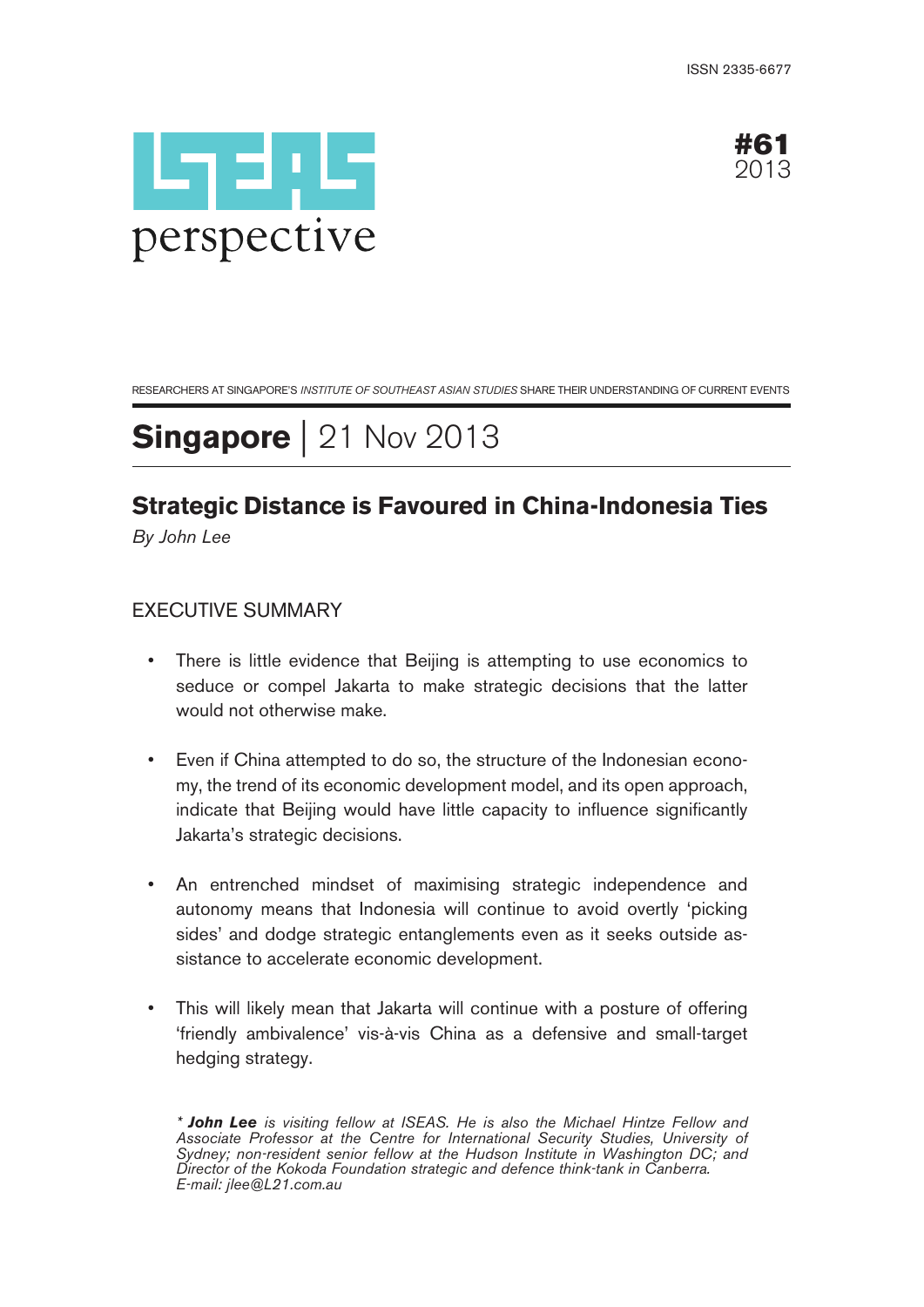#### INTRODUCTION

With widespread perceptions of an economically ascendant China in the region, and China's emergence in 2010 as Indonesia's largest trading partner, it is no surprise that some believe Jakarta will gradually but inexorably move into Beijing's political, strategic and economic embrace. Is this observation accurate, and is China acquiring the economic levers to entice or compel Indonesia to move deeper into its sphere of influence?

This report argues that it would be a mistake to overplay the extent to which Indonesia ought to be monitored as a major strategic battleground or 'swing state' in the contest for influence between China and the U.S. — in the way Beijing is jostling for influence, say, in Bangkok.<sup>1</sup> This is so for two reasons.

First, while it is clear that Jakarta's relations with Beijing have improved dramatically since diplomatic ties were restored in 1990, there is little evidence that China is attempting to use its economic weight to exercise meaningful leverage over Jakarta's current and future strategic options. Critically, even if China wished to do so, the structure of the Indonesian economy, the trend of its economic development model and its open approach suggest that Beijing has little economic capacity to influence significantly Jakarta's strategic decisions in the foreseeable future, even as good relations with China is clearly important for Indonesia's economic prospects.

Second, geographic location, large population size, and potential economic growth and size make Indonesia an enormously important player in East and Southeast Asia. But an entrenched mindset of maximising strategic independence and autonomy means that the country  $-$  in the absence of extreme provocation  $\cdot$  will continue to eschew overtly 'picking sides' and avoid strategic entanglements even as it seeks outside assistance to accelerate economic development. Moreover, even if Beijing subsequently uses all tools of economic statecraft at its disposal to 'win over' Jakarta, a domestically fragile Indonesia will still be large and powerful enough to resist any onerous strategic demands placed upon it by regional great powers.

### SINO-INDONESIAN TRADE

Bilateral trade between Indonesia and China has grown significantly from US\$14.9 billion in 2006, to US\$25.5 billion in 2009, to US\$36.1 billion in 2010, to US\$66.2

<sup>&</sup>lt;sup>1</sup> See John Lee, "China's Economic Influence in Thailand: Perception or Reality?", ISEAS Perspective No. 44, July 11, 2013 <http://www.iseas.edu.sg/documents/publication/iseas\_perspective\_2013\_44\_chinas\_ economic\_ influence\_in\_thailand\_perception\_or\_reality.pdf> accessed August 26, 2013.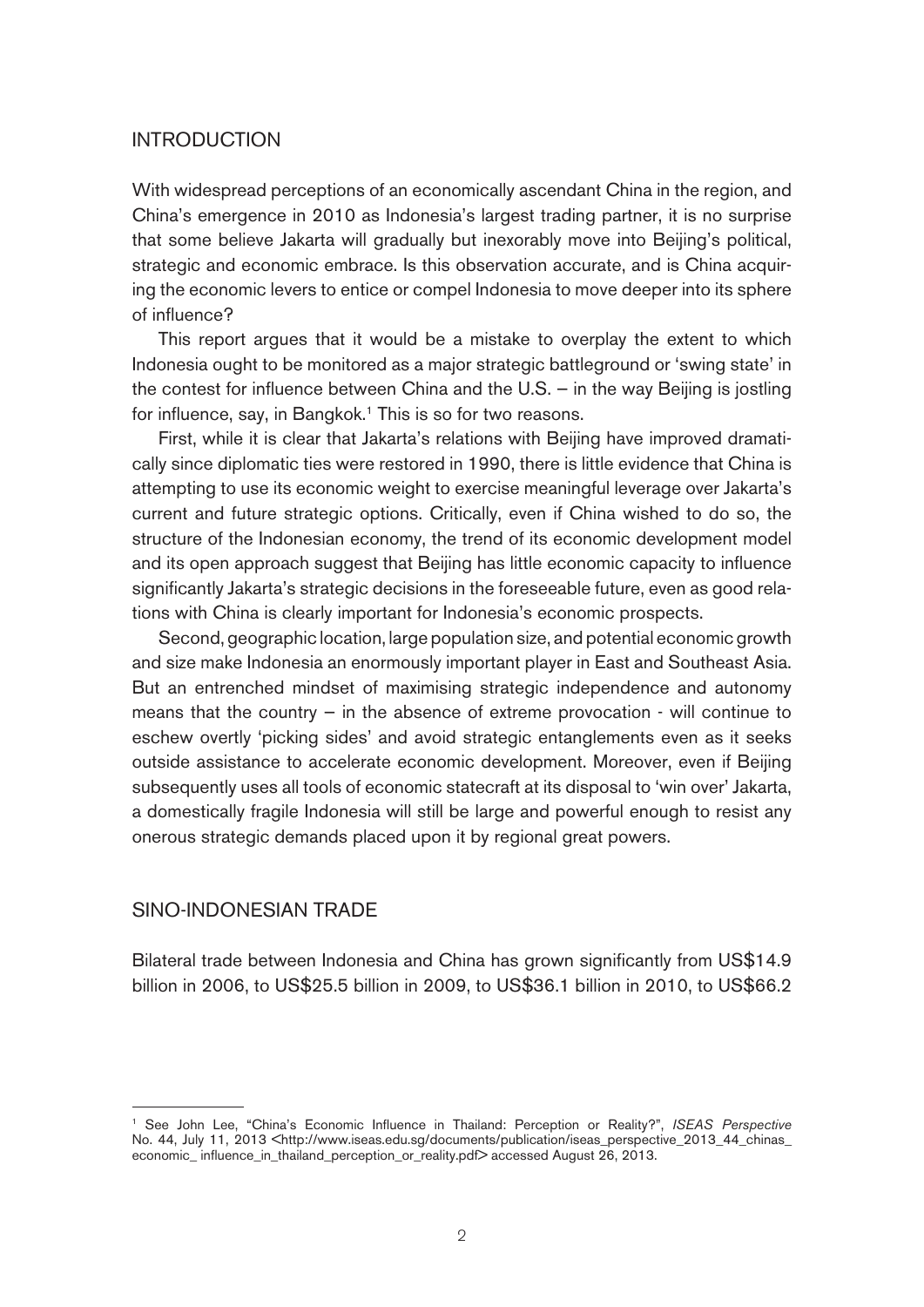billion in 2012<sup>2</sup> – with a joint target that it reaches US\$80 billion by 2015.<sup>3</sup> It may have begun from a low base, but growth in Sino-Indonesian trade has generally reflected growth levels commensurate with both intra-ASEAN trade and ASEAN trade with China in 2000-2012. Sino-ASEAN trade grew at about 22% per annum in 2000- 2012<sup>4</sup> while Sino-Indonesian trade for the same period was a little above 23%.<sup>5</sup>

Even so, China has undoubtedly become a more significant trading partner for Indonesia in comparative terms. In 1990 China accounted for 3.1% of Indonesia's total trade. This rose to 5% in 2000, 12.3% in 2010 and 21% in 2012.<sup>6</sup> As Sino-Indonesia trade grows robustly, the balance of trade between the two countries has shifted in China's favour.

|      | <b>Exports to China</b><br>(US\$ billions) | <b>Imports from China</b><br>(US\$ billions) | Indonesian deficit<br>(US\$ billions) |
|------|--------------------------------------------|----------------------------------------------|---------------------------------------|
| 2006 | 5.4                                        | 5.5                                          | 0.1                                   |
| 2008 | 7.7                                        | 14.9                                         | 7.2                                   |
| 2010 | 14                                         | 19.6                                         | 5.6                                   |
| 2012 | 32                                         | 34.3                                         | 2.3                                   |

#### **Table 1: Sino-Indonesian Balance of Trade**

Source: Indonesia Ministry of Industry; China Ministry of Commerce.

The ongoing trade deficits with China are conspicuous because Indonesia has enjoyed surpluses in combined trade with all countries for every year except 2012. For example, Indonesia had an overall trade surplus of US\$39.63 billion in 2007, US\$19.68 billion in 2009 and US\$26.06 billion in 2011. In 2012, it suffered a small trade deficit of US\$1.63 billion.<sup>7</sup> This means that China has been the major driver in Indonesia's declining balance of trade.

<sup>&</sup>lt;sup>2</sup> Indonesia Ministry of Trade and World Bank figures.

<sup>3</sup> See "Chinese Ambassador Liu Jianchao receives interview with MNC Economic Channel: Sino-Indonesia trade and investment cooperation promising," Press release by Economic and Commercial Section of the Consulate-General of the People's Republic of China in Medan, May 2, 2013 <http://medan2.mofcom.gov.cn/article/ chinanews/201305/20130500110478.shtml> accessed August 19, 2013.

<sup>4</sup> See China Ministry of Commerce figures reported in "China-ASEAN Trade to hit \$500 billion," Xinhua, July 23, 2013 <http://www.chinadaily.com.cn/business/2013-07/23/content\_16818854.htm> accessed August 19, 2013.

<sup>5</sup> Indonesia Ministry of Trade figures.

<sup>&</sup>lt;sup>6</sup> IMF Directions of Trade figures and author's calculations.

<sup>7</sup> Indonesia Central Statistics Agency figures. See commentary in Linda Yulisman, "RI suffers first-ever annual trade deficit," The Jakarta Post, February 2, 2013 <http://www.thejakartapost.com/news/2013/02/02/ri-suffersfirst-ever-annual-trade-deficit.html> accessed August 19, 2013.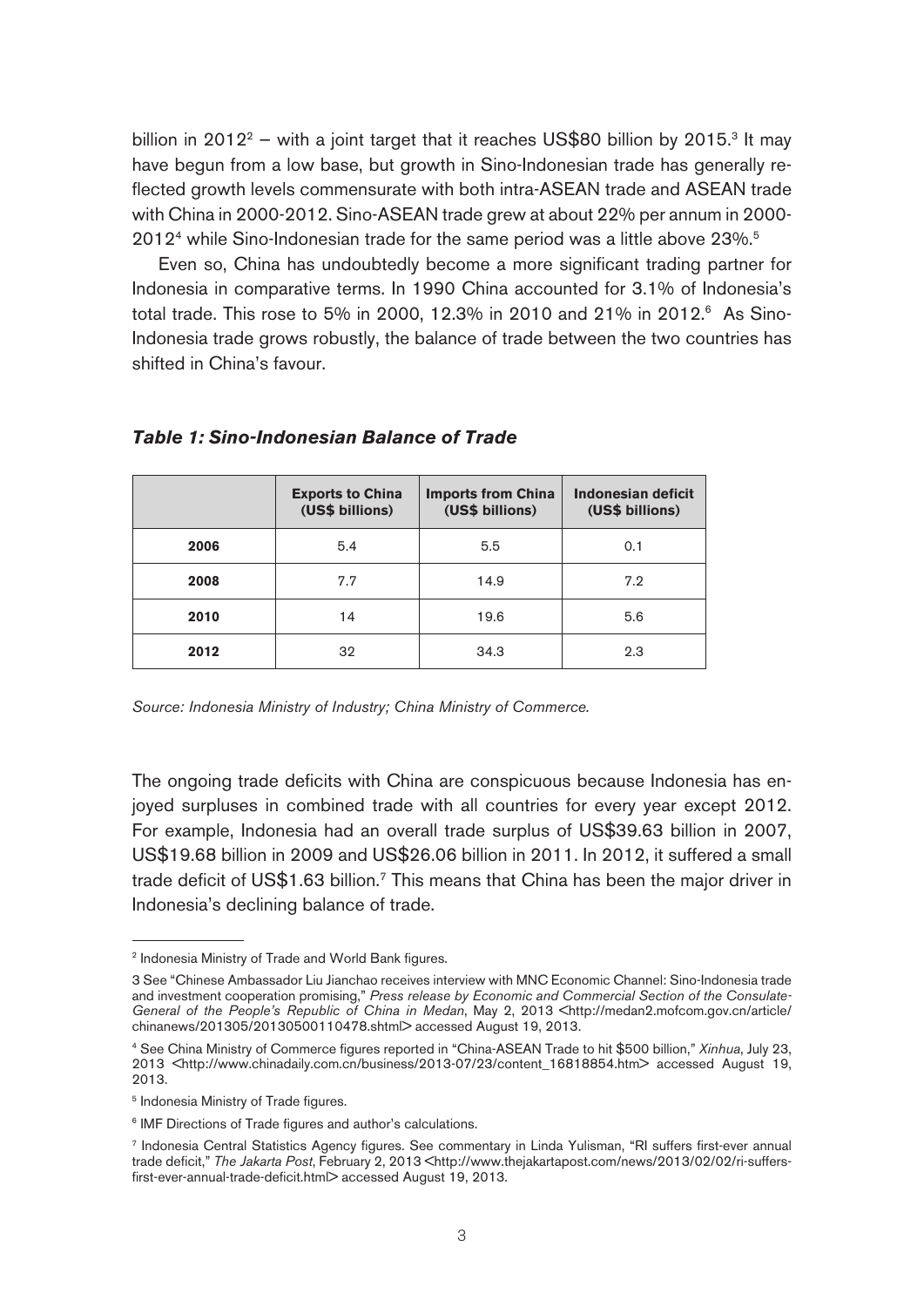A closer look at the structure of Indonesian trade generally, and trade with China specifically is revealing. Indonesian export of oil and gas to China may be an important component of overall trade but it has become relatively less so over time. It was valued at US\$2.8 billion in 2006, and US\$3.8 billion in 2008, but by 2010, it had dropped to US\$1.6 billion. The trend is a 12.31% decline per annum over the period. In contrast, Indonesian non-oil and gas exports to China have grown in volume, from US\$5.4 billion in 2006, to US\$7.7 billion in 2008, to US\$14 billion in 2010, with over 24% growth per annum over the period. In 2012, the figure was US\$20.86 billion.<sup>8</sup>

Even so, the growth in Indonesian non-oil and gas exports to China is exceeded by growth in Chinese non-oil and gas exports into Indonesia over the same period. These Chinese imports amounted to US\$5.5 billion in 2006, US\$14.9 billion in 2008 and US\$19.6 billion in 2010.<sup>9</sup> This equates to over 36% per annum growth.

This point is important because trade with China potentially threatens the indigenous and less efficient non-oil and gas sectors, particularly industrial manufacturing and consumer products. When one excludes oil and gas from Sino-Indonesian trade statistics (significant sectors even if they are becoming less important to the modernising Indonesian economy), the trade imbalances with China become even starker. In 2012, Indonesia suffered a US\$8.1 billion deficit with China when oil and gas sectors are excluded.<sup>10</sup> This is by far the largest non-oil and gas trade deficit with any country for that year, beating a deficit of US\$5.81 billion with Thailand and US\$5.46 billion with Japan. In contrast, Indonesia has a US\$8.43 billion non-oil and gas surplus with India, US\$3.13 billion surplus with the U.S. and US\$2.15 billion surplus with Malaysia in 2012.<sup>11</sup>

Anecdotal evidence that cheap Chinese manufacturing components and manufactured goods are flooding the Indonesian market is reaffirmed when one considers the nature of these goods. Of all such goods from China in 2011, 23.6% were electronics, 20.2% machinery and other productive equipment and parts, 10.1% textiles, 9.2% steel and derivative products, and 8.2% chemicals (with other products comprising 28.5%.)<sup>12</sup>

These figures are strongly suggestive of two things. First, and most obvious, an increasing number of cheap China-made consumer goods are entering the Indonesian market. While it is the case that the value-add and assembly of these goods may well include several regional countries such as Thailand and Malaysia, the 'Made in China' stamp will nevertheless not escape Indonesian attention. For example, laptops

<sup>8</sup> Indonesia Ministry of Trade figures.

<sup>&</sup>lt;sup>9</sup> Indonesia Ministry of Trade figures.

<sup>&</sup>lt;sup>10</sup> Indonesian Central Statistics Agency figures.

<sup>&</sup>lt;sup>11</sup> Indonesian Central Statistics Agency figures.

<sup>&</sup>lt;sup>12</sup> Indonesia Ministry of Industry figures.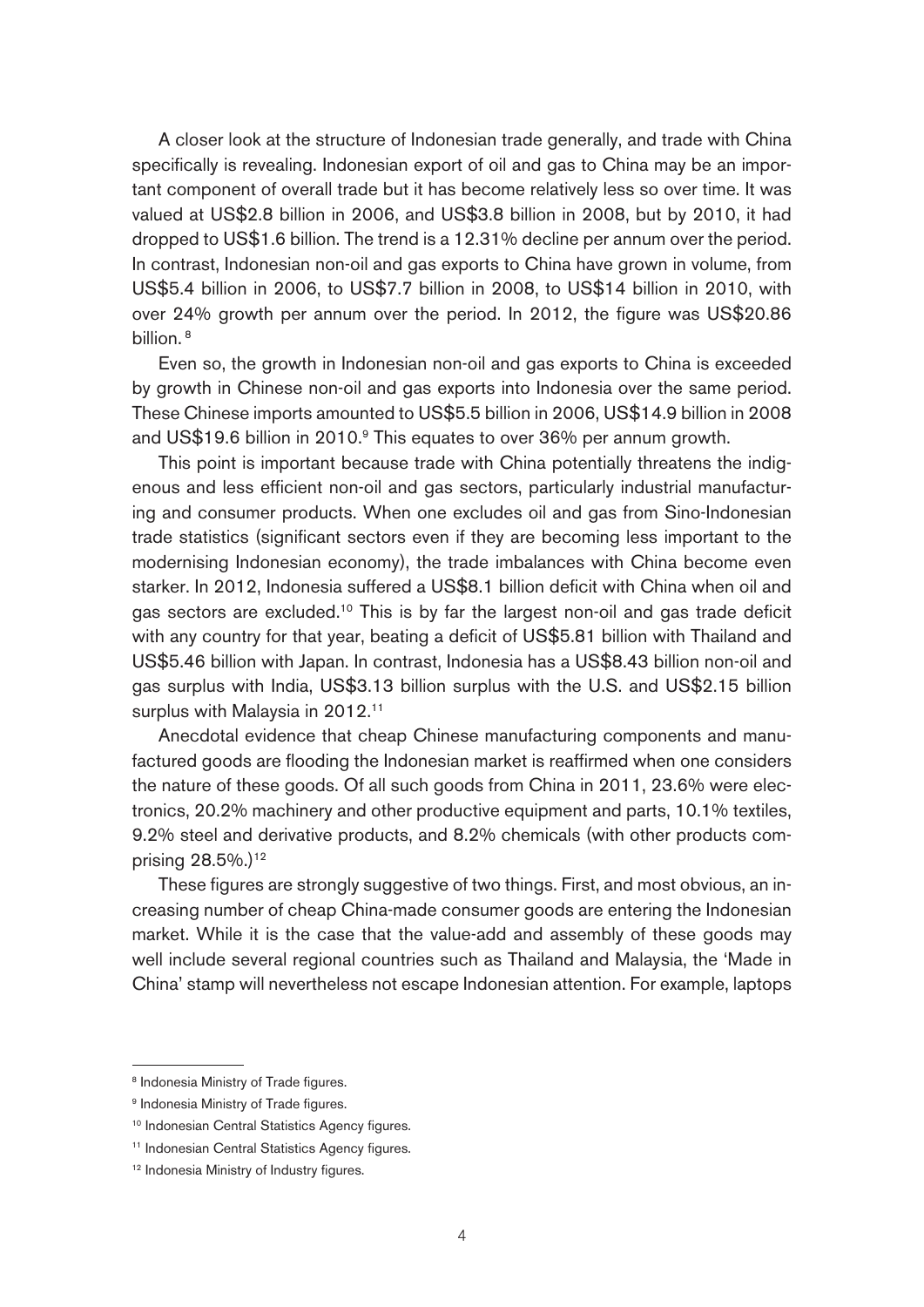and cellular phones top the list of electrical goods arriving from China;<sup>13</sup> imported Chinese textiles, garments and footwear have been seen as a threat to Indonesian firms for well over a decade;<sup>14</sup> while local food processing firms are complaining that they are losing out to China-processed food entering Indonesia.<sup>15</sup>

Second, Indonesian manufacturers are becoming more reliant on China-made goods such as electric components, turbines and lubricants which dominates Chinese exports of machinery and equipment into Indonesia. Bear in mind that Indonesian manufacturers are also increasingly reliant on manufacturing parts and components from neighbouring economies such as Malaysia, Vietnam and Thailand. The fact that Indonesia requested for flexibility and delayed reductions on 309 tariff lines (subsequently reduced to 228 tariff lines in 2010) under ACFTA's 'Sensitive Track' provisions probably speaks more about Indonesia's lack of competitiveness and readiness for export manufacturing than it does about the damage done by imports from China to the Indonesian manufacturing sector and the economy generally.16

When it comes to exports to China, Indonesia has had to rely increasingly on relatively low value-added sectors such as mining and agricultural products, and withstand the volatility of increases and falls in hard and soft commodities prices for products such as natural gas, coal and cooking oils. Indonesian mining products exported to China as a proportion of total exports to China have increased from 26.2% in 2000, to 44.3% in 2005, to 46.8% in 2010  $-$  in an era of relatively high commodity prices which may not last. Export of Indonesian agricultural products to China as a proportion of total exports to China has increased from 20.8% in 2000, to 22.5% in 2005, to 29.3% in 2010.17 Indeed, studies show that Indonesian exports to China continue to rely on national-resource intensive and unskilled-labour intensive sectors — the lowest-value added export sectors — and have done so for the past decade. In contrast, it has struggled to increase its share of exports in high value-added sectors comprising capital-intensive and technology-intensive products and services.<sup>18</sup>

<sup>&</sup>lt;sup>13</sup> See Linda Yulisman, "RI suffers first-ever annual trade deficit," The Jakarta Post, February 2, 2013 <http://www. thejakartapost.com/news/2013/02/02/ri-suffers-first-ever-annual-trade-deficit.html> accessed August 19, 2013.

<sup>&</sup>lt;sup>14</sup> See Anne Booth, "China's Economic Relations with Indonesia: Threats and Opportunities," SOAS Working Paper, October 2011 <http://www.soas.ac.uk/cseas/events/file72193.pdf> accessed August 19, 2013; Fabio Scarpello, "Imports threat to Indonesia's textile art form," South China Morning Post, April 5, 2012 <http://www. scmp.com/article/653175/imports-threat-indonesias-textile-art-form> accessed August 19, 2013; Tei Chuen Yuh and Mohamed Aslam, "The ASEAN-China FTA: Manufacturer Associations' Views on Impacts to the ASEAN Textile and Clothing Sector," Institute of China Studies Working Paper No. 2012-2, May 2012 <http://ics. um.edu.my/images/ics/workingpaper/2012-2.pdf> accessed August 22, 2013.

<sup>15</sup> See Evan A. Laksmana, "Variations on a Theme: Dimensions of Ambivalence in Indonesia-China Relations," Harvard Asia Quarterly 13:1 (Spring 2011), pp. 24-31 <http://papers.ssrn.com/sol3/papers.cfm?abstract\_ id=1979863> accessed August 19, 2013.

<sup>&</sup>lt;sup>16</sup> For example, see Anwar Nasution, "How to make use of ACFTA and other FTAs," The Jakarta Post, April 11, 2013 <http://www.thejakartapost.com/news/2013/04/11/how-make-use-acfta-and-other-ftas.html> accessed August 9, 2013.

<sup>&</sup>lt;sup>17</sup> UN Comtrade figures.

<sup>&</sup>lt;sup>18</sup> See Rudy Rahmaddi and Masaru Ichihashi, "The Changing Pattern of Export Structure and Competitiveness in Indonesia's Manufacturing Sectors: an Overview and Assessment," IPEDR 36 (2012) <http://www.ipedr.com/ vol36/002-ICETD2012-D00003.pdf> accessed August 22, 2013.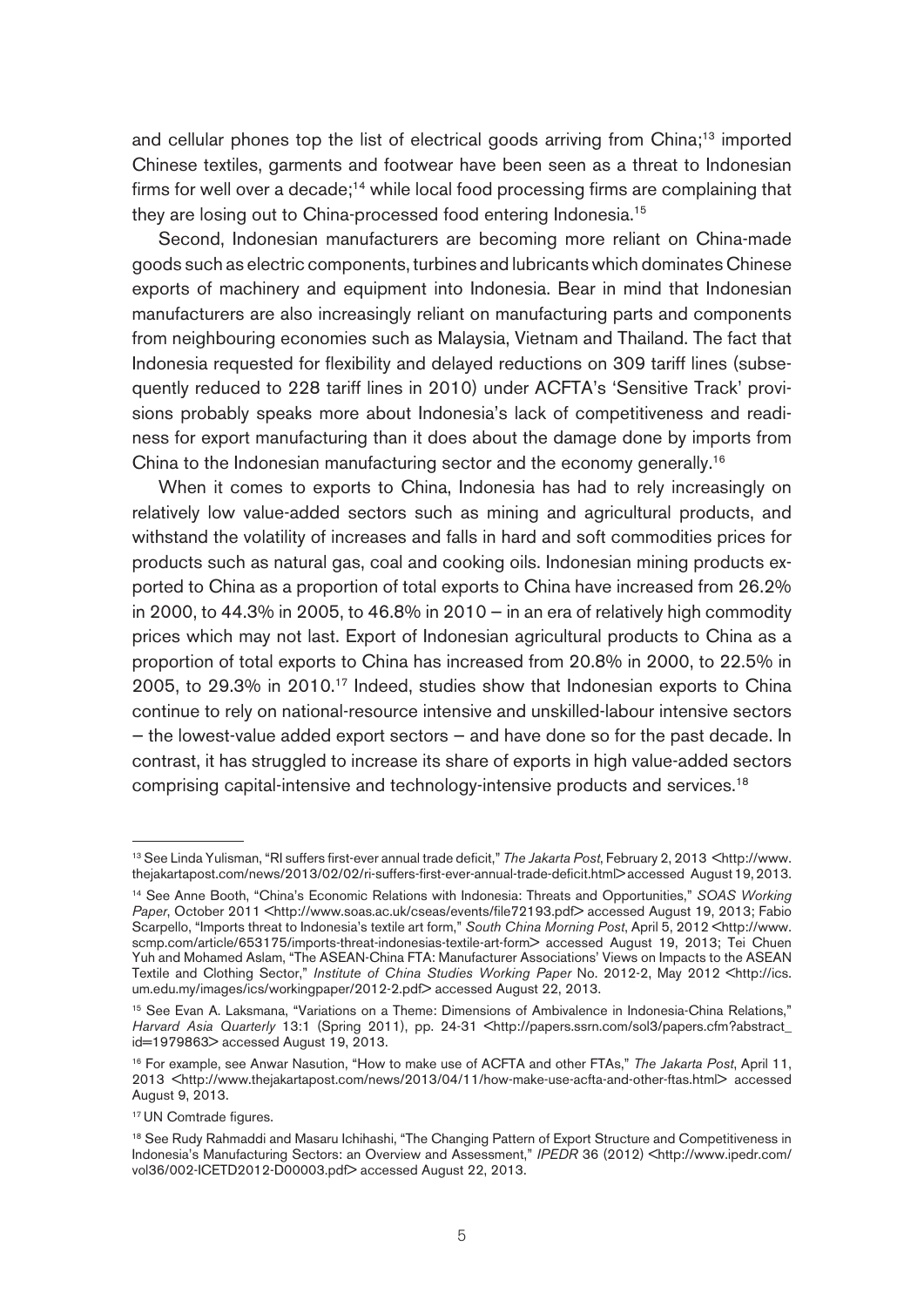The current government in Jakarta, many policy elites, and economists appear committed to ACFTA and regional free trade generally, reasoning that it is in Indonesia's best long-term interest.<sup>19</sup> The diplomatic cost of bucking regional free trade trends in the form of substantial retreat into protectionism would also be considerable. But it is clear that rapid increases in Sino-Indonesian bilateral trade volumes remain somewhat disconcerting for many in Indonesia — and the rising trade deficits for Indonesia will further fuel the perception that China rather than Indonesia is the greater beneficiary of the trade relationship.

## CHINESE FOREIGN DIRECT INVESTMENT IN INDONESIA

Figures on Chinese FDI into Indonesia as a proportion of all FDI into Indonesia are dwarfed by figures for other major investor countries; as **Table 2** shows across the recent time series. It is clear from that table that China is far from being a dominant investor in Indonesia.

|                    | 2004    | 2005 | 2006    | 2007    | 2008           | 2009    | 2010    | 2011 | 2012<br>(Q1) |
|--------------------|---------|------|---------|---------|----------------|---------|---------|------|--------------|
| U.S.               | $N/A^*$ | 41.3 | $N/A^*$ | 16      | 11.2           | 3.3     | 4.2     | 0.5  | 4.4          |
| <b>Netherlands</b> | 65      | 8    | 27      | 25.3    | 8.1            | $N/A^*$ | $N/A^*$ | 0.3  | 1            |
| U.K.               | 10.5    | 0.6  | 0.6     | $N/A^*$ | 3              | 8.3     | 2.5     | 5.8  | 4.4          |
| Japan              | $N/A^*$ | 18.5 | 21.5    | 16.2    | 12.3           | 18.3    | 27      | 27   | 33.5         |
| South Korea        | 12      | 2.9  | 6.4     | 3.6     | $\overline{2}$ | 1.7     | 2.5     | 3.2  | 3.6          |
| Malaysia           | 6.3     | 1.7  | 5.6     | 3.3     | 10.9           | 6.4     | 2.5     | 1.2  | $N/A^*$      |
| Singapore          | 4.4     | 8.9  | 21.9    | 12.1    | 25             | 20.8    | 39.8    | 42.8 | 39           |
| <b>ASEAN</b>       | 10.8    | 10.6 | 27.6    | 16      | 36.5           | 28.3    | 42.9    | 43.3 | 38.8         |
| China              | 15.6    | 3.6  | 2.5     | 1.7     | 5.7            | 7.3     | 2.6     | 1.2  | 2.7          |

## **Table 2: Inward FDI by country as a percentage of all FDI**

Source: Central Bank of Indonesia; author's calculations

\*Means there was negative FDI inflows (i.e., net outflows from that country) in that year.

<sup>19</sup> For example, see Winarno Zain, "The pain, gain from ACFTA," The Jakarta Post, April 25, 2011 <http:// www.thejakartapost.com/news/2011/04/25/the-pain-gain-acfta.html> accessed August 19, 2013; Indonesian Economic Quarterly: Looking Forward (World Bank, September 2010) <http://www-wds.worldbank.org/external/default/WDSContentServer/WDSP/IB/2010/09/28/000333038\_20100928015604/Rendered/PDF/567 900WP0IEQ1S132B01PUBLIC10ENGLISH.pdf> accessed August 20, 2013; "Indonesia needs China more in ACFTA," Xinhua, April 19, 2010 <http://news.xinhuanet.com/english2010/business/2010-04/19/c\_13257916. htm> accessed August 19, 2013.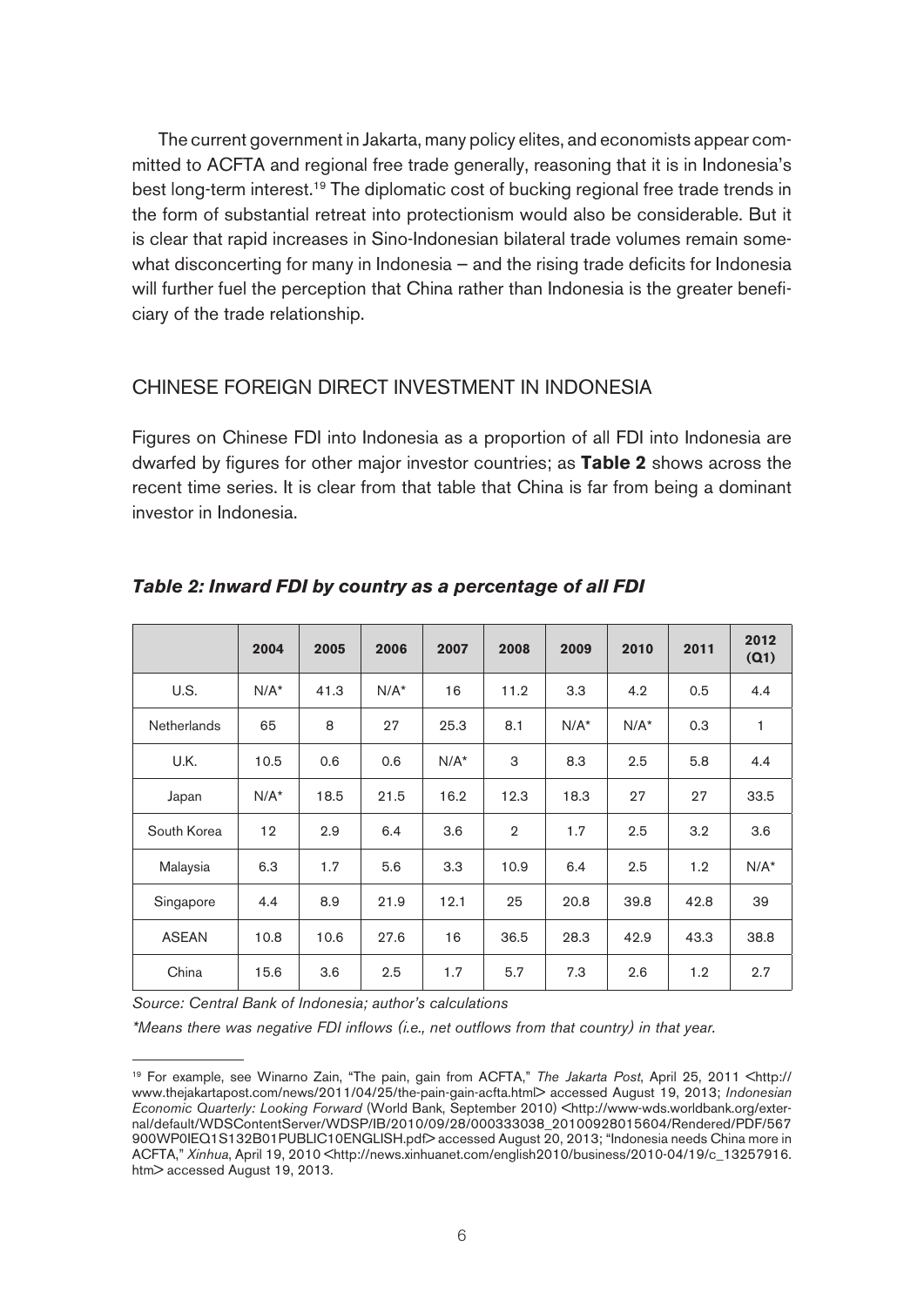It is also clear that Chinese investment in Indonesia is trending downwards, relative to those of other major investor countries from earlier in the century (despite a spike in 2008-2009 when the Global Financial Crisis severely disrupted capital and liquidity in advanced economies).

## NET ASSESSMENT OF CHINESE ECONOMIC ACTIVITY IN INDONESIA

The patterns and nature of Chinese FDI (and trade) strongly suggest that China views Indonesia in two main ways when it comes to their economic relationship.

First, Indonesia is a valuable economic partner when it comes to seeking out reliable and diverse supply of natural resources.<sup>20</sup> Chinese interest is likely to increase, with estimates that the Indonesian resources market could be worth US\$270 billion by 2030.<sup>21</sup> Even so, resources are declining in importance to the Indonesian economy even if it will remain a significant sector. Indeed, the domestic consumption segment is projected to be worth well over US\$1 billion by 2030, while the Indonesian agricultural and fisheries sectors are projected to be worth almost twice as much as the hard resources sector in 2030.<sup>22</sup> Chinese foreign capital will be important in developing all these Indonesian sectors in the future, and in helping to address the country's other infrastructure shortfalls. But there is no evidence that Indonesia is becoming overly reliant on Chinese capital to develop these sectors given the availability of capital from other investors in Asia, America and Europe, now or in the future.

Second, Chinese firms are eagerly eyeing off the burgeoning Indonesian domestic consumption market for cheap goods, sectors in which Chinese manufacturers are well placed to exploit. It is estimated that almost one hundred million extra people could join the Indonesia consumer class<sup>23</sup> by 2030 if growth continues at recent rates.

However increases in cheap Chinese goods entering Indonesia do not create leverage for Beijing over Jakarta. On the contrary, and as pointed out earlier, growing trade deficits with China create resentment amongst many in Indonesia who believe that foreign firms and countries such as China are overly benefitting from the country's rising levels of domestic consumption. Besides, Indonesia is attempting to lower

<sup>&</sup>lt;sup>20</sup> Bear in mind that an estimated third of the oil production by Chinese national oil firms operating in Indonesia is still sold locally, and not transported back to China: see Erica S. Downs, "The Fact and Fiction of African-Sino Relations," China Security 3:3 (Summer 2007), pp. 42-86 <http://www.brookings.edu/views/articles/fellows/ downs20070913.pdf> accessed August 25, 2013.

<sup>&</sup>lt;sup>21</sup> See McKinsey Global Institute, The archipelago economy: Unleashing Indonesia's potential (New York: McKinsey & Co, 2012), pp. 18-9 <http://www.mckinsey.com/insights/asia-pacific/the\_archipelago\_economy> p. 9.

<sup>&</sup>lt;sup>22</sup> As above.

<sup>&</sup>lt;sup>23</sup> This is defined as those with annual net income of US\$3,600 or above at 2005 PPP levels: see McKinsey Global Institute, The archipelago economy: Unleashing Indonesia's potential, p. 4.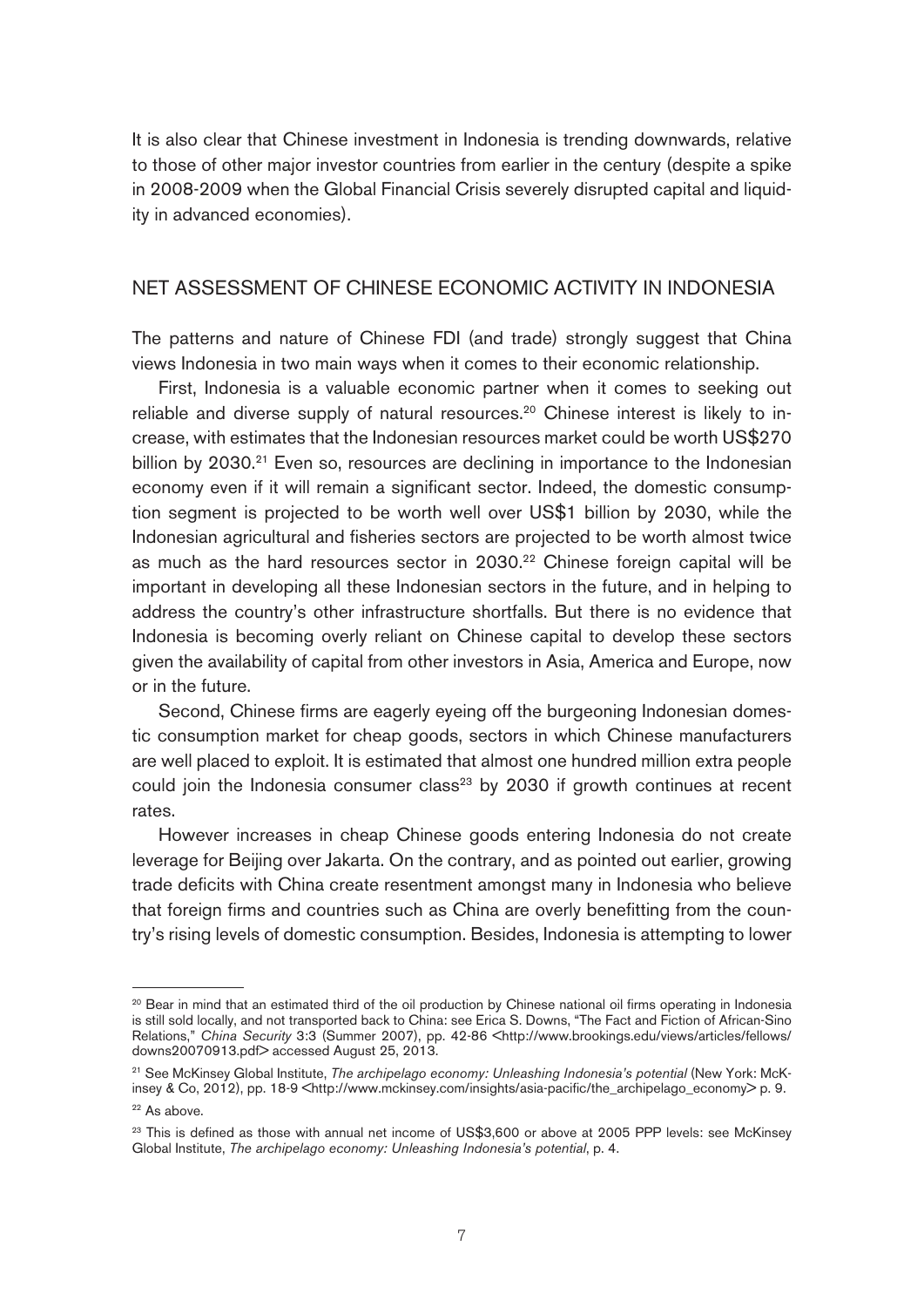reliance on low-value added resources such as palm oil, coal, coffee, rubber and iron ore when it comes to export makeup.<sup>24</sup>

Moreover, China is a very small player in the critical sector of Indonesian manufacturing which dominates inward FDI flows — attracting over 45.5% of all FDI in 2012, over 42% in 2011 and over 37% in 2010. In those years, Chinese firms constituted less than 1% of all FDI in manufacturing, meaning that they play little role in creating local manufacturing jobs which is a high priority for Jakarta. Neither is Indonesia benefitting greatly from technology transfers and other know-how from Chinese manufacturing firms located in the country.

In contrast, in the years from 2010 to 2011, FDI from Japan constituted 33.9% of all FDI into the manufacturing sector, FDI from America was 4.1%, and FDI from the rest of ASEAN was 36%.<sup>25</sup> Not surprisingly, technology transfer, positive 'industrial spill-over', and managerial know-how transfer by firms from all of these places is far more critical for the development of the Indonesia economy, than from China.<sup>26</sup>

In summary, there is little evidence that Chinese companies invest in Indonesia for strategic or political reasons. In any event, the relatively modest Chinese FDI foothold in Indonesia would not present Beijing with any such leverage.

### FRIENDLY AMBIVALENCE IN SINO-INDONESIAN TIES

With respect to bilateral relations, both countries will continue to emphasise strong progress towards a comprehensive relationship as envisaged by the 2005 Strategic Partnership agreement. In reality, Jakarta's approach to Beijing in strategic and economic matters will remain engaged but deliberately 'ambivalent'<sup>27</sup> for a number of reasons.

First, China's economic rise will continue to be seen as a potential threat to certain segments of the Indonesian economy even as many of the benefits are real and obvious, especially since structural weaknesses and poor competitiveness of its economy persist. While this Perspective argues that economic over-reliance on, or domination by the Chinese economy has not occurred and is unlikely to occur in the future, the important point is that China's continued economic rise is not perceived universally as a win-win scenario by many Indonesians. Due to high Indonesian economic reliance on other countries such as Japan, the U.S. and other more advanced

<sup>&</sup>lt;sup>24</sup> Henry Sender, "Indonesia faces daunting obstacles in value chain," Financial Times, July 18, 2013 < http:// www.ft.com/intl/cms/s/0/27744290-efae-11e2-8229-00144feabdc0.html#axzz2cykkeOBX> accessed August 25, 2013.

<sup>&</sup>lt;sup>25</sup> Central Bank of Indonesia figures.

<sup>&</sup>lt;sup>26</sup> Peter Gammeltoft and Lepi T. Tarmidi, "Chinese Foreign Direct Investment in Indonesia," CIBEM Working Paper Series, November 2011 <http://openarchive.cbs.dk/bitstream/handle/10398/8397/Peter Gammeltoft\_2011.pdf> accessed August 22, 2013, p. 25.

<sup>&</sup>lt;sup>27</sup> See Ian Storey, "Indonesia and China: ambivalent relations," Southeast Asia and the Rise of China (New York: Routledge 2011), pp. 191-211.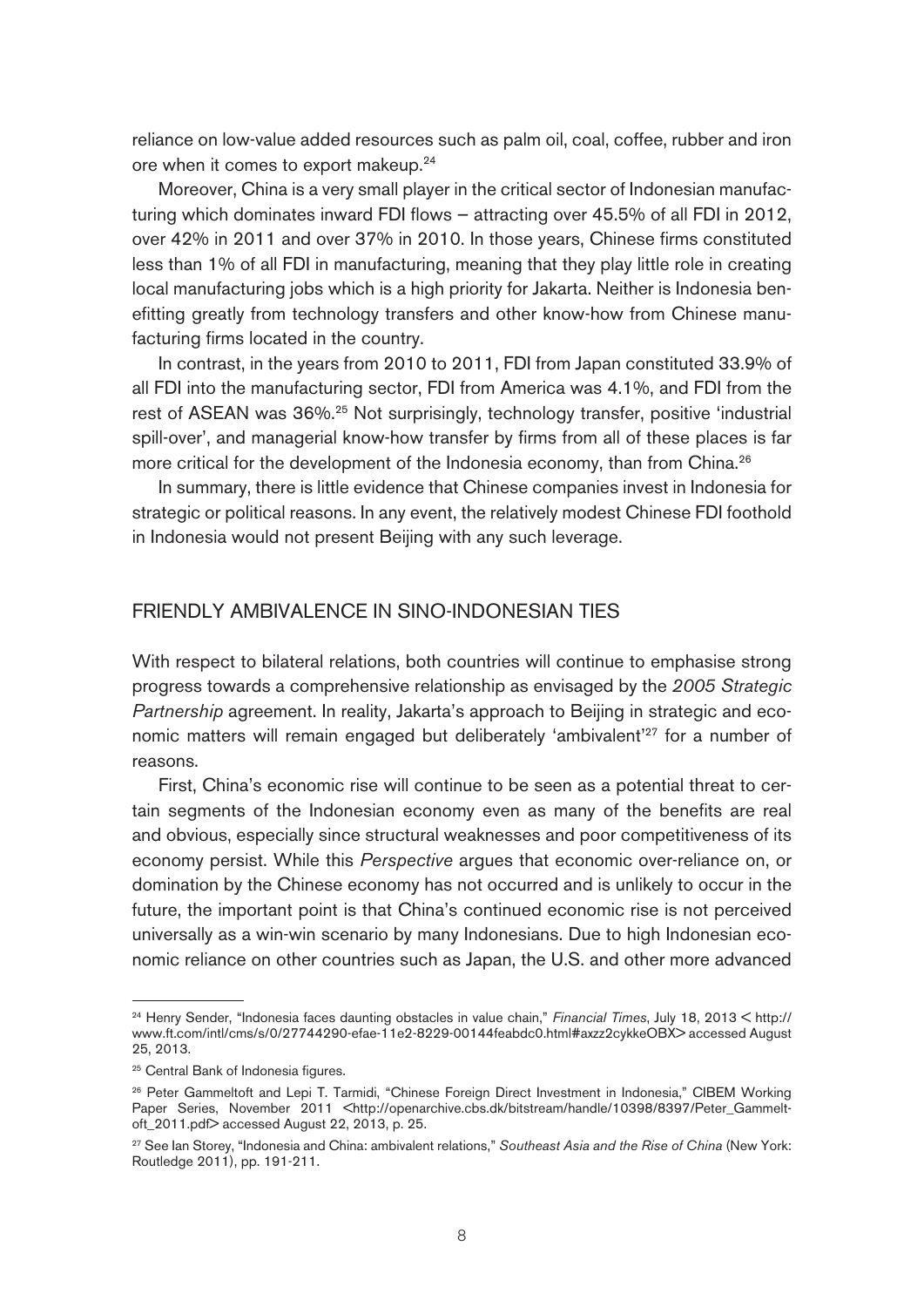ASEAN countries for trade, investment and expertise, economic engagement with Southeast Asian neighbours and the U.S. is likely to remain at least as important as engagement with China in the future. In other words, despite the lofty rhetoric that accompanies Sino-Indonesian agreements, Indonesia will not allow itself to be captured by China's economic orbit at the expense of economic relations with other major economies.

Second, although Jakarta's political and strategic relationship with Beijing has improved significantly over the past decade, lingering distrust of Chinese motivations and behaviour will have only deepened due to the much more assertive Chinese behaviour over its claims in the South China Sea since 2009. Although Jakarta and Beijing have so far avoided the level of tension that has flared up between China on the one hand and Vietnam and the Philippines on the other, it will not be lost on Indonesian policy makers that China's rise means that it is becoming more rather than less difficult to manage and placate strategically, even as its economy becomes more integrated into the region. Specifically, the sovereignty issue of the Indonesiaadministered Natuna Islands is still unresolved, with its gas-rich waters being encompassed by the Chinese nine-dash line. 28

This brings us to regional diplomacy. Indonesia is large enough to demand a prominent voice in the region and in its institutions such as ASEAN. But it will remain too weak to play a significant unilateral role. That being the case, Jakarta will continue to view ASEAN centrality (and maintaining an influential role within ASEAN) as the key to managing ongoing relationships with great powers and as essential for reducing tension with these great powers.

Even so, despite insisting that ASEAN can remain united in the face of pressure from any large power,<sup>29</sup> a cautious Jakarta is unlikely to 'push the envelope' in exercising collective strategic and diplomatic leadership if Beijing rejects ASEAN-led initiatives to solve or stabilise the disputes  $-$  even as it joins other major ASEAN members in welcoming a sustained American strategic and military presence in the region. Indonesia however, ensures that it remains a small or non-existent target of possible Chinese ire by framing its reticence to lead on that front as maintaining its own 'neutrality'.30

This means that while China has few meaningful economic levers to pull vis-à-vis Indonesia, Jakarta will continue to punch beneath its absolute weight — preferring instead to use 'friendly ambivalence' towards China as a defensive and hedging strategy.

<sup>&</sup>lt;sup>28</sup> See Ann Marie Murphy, "Indonesia in Asia's Changing Balance of Power," World Politics Review, March 11, 2013 <http://www.worldpoliticsreview.com/articles/12779/indonesia-in-asia-s-changing-balance-of-power> accessed October 14, 2013.

<sup>&</sup>lt;sup>29</sup> See Teddy Ng, "Indonesian foreign minister says ASEAN will remain united in face of China," South China Morning Post, October 6, 2013 <http://www.scmp.com/news/asia/article/1325472/indonesian-foreign-minister-says-asean-will-remain-united-face-china> accessed October 14, 2013.

<sup>&</sup>lt;sup>30</sup> See Ristian Atriandi Supriyanto, "Indonesia's South China Sea Dilemma: Between Neutrality and South Interest," RSIS Commentary No. 126, July 12, 2012 <http://www.rsis.edu.sg/publications/Perspective/RSIS1262012. pdf> accessed August 26, 2013.